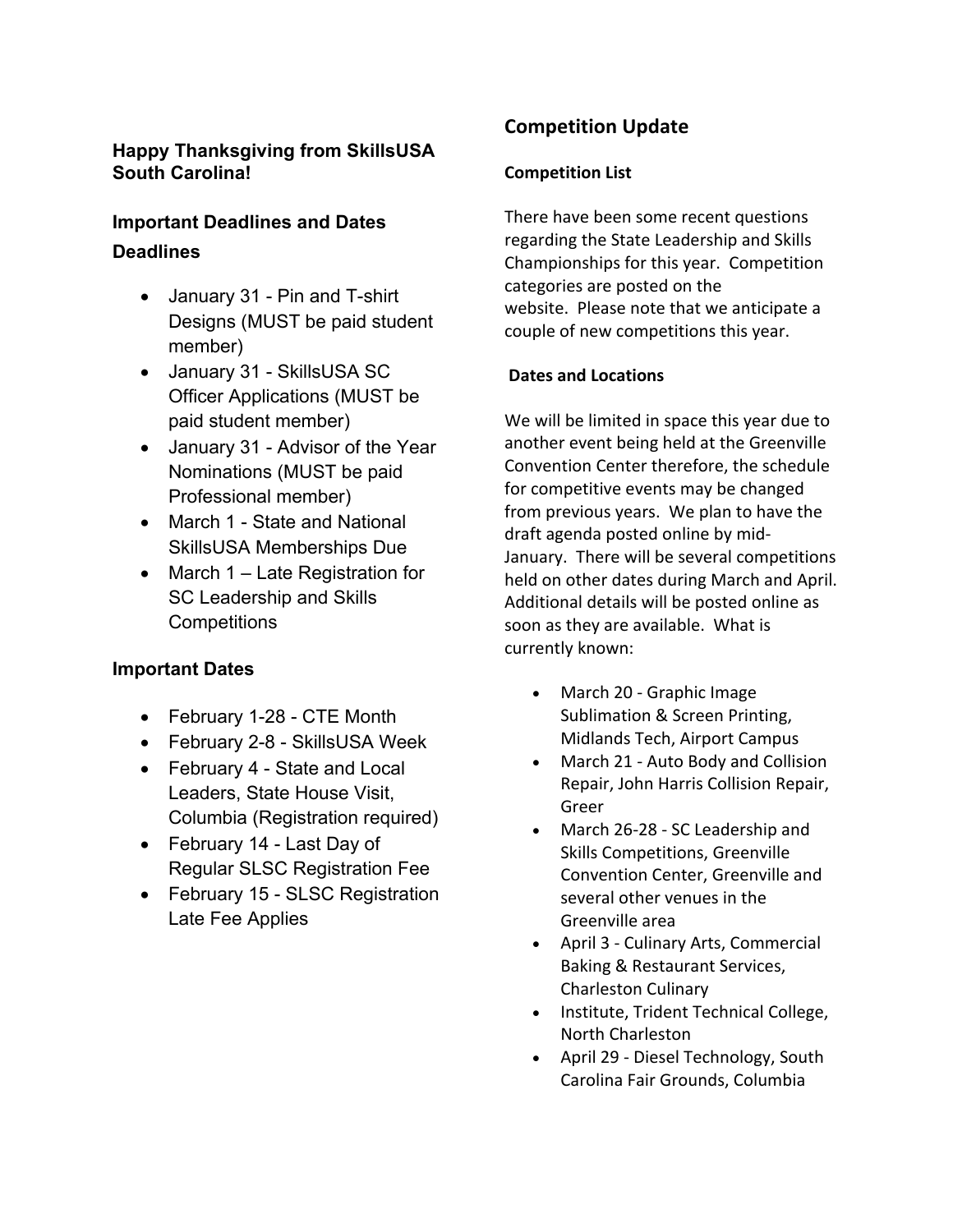#### **SkillsUSA Welcomes Chelle Travis as Executive Director**

On Nov. 4, SkillsUSA welcomed Chelle Travis as its executive director.

She brings 17 years of leadership experience in career and technical education to this role, with a solid understanding and track record of implementing and elevating the mission and program of SkillsUSA.

Travis has collaborated with business and industry, educators, legislators and other leaders to design curricula, develop programs and draft legislation, having served the Tennessee Board of Regents as assistant vice chancellor for the Colleges of Applied Technology and as a state SkillsUSA director. She received an MBA and a bachelor's degree in business from Middle Tennessee State University.

"Chelle Travis, as the fourth-ever leader of SkillsUSA, embodies the dynamic and progressive leadership to expand on the organization's momentum as well as build on critical relationships with industry. Her history with the organization, capabilities as a systems leader, passion for the mission, and her vision for the future, all make her an excellent fit to lead us," says Jen Worth, SkillsUSA board president.

"I'm humbled and honored to serve as the next executive director of SkillsUSA," Travis says. "I have a passion for the mission of our organization, and I am committed to building on SkillsUSA's strong reputation to meet the needs of the future of work with the talents of our students, insights of our teachers, and requirements of our industry partners."

Travis will succeed Tim Lawrence, who has led SkillsUSA as the executive director for the past 19 years. "The board is immeasurably grateful for the service Tim provided over his career," Worth says. "His integrity, thoughtfulness and passion drove the organization to new heights."

Of Travis, Lawrence says, "She is a proven leader in our space who strongly believes in the mission of our work, and cares deeply about students, teachers and partners. She is a champion for career and technical education and a highly skilled workforce

#### **Young Entrepreneurs Eligible for World Series of Innovation**

World Series of Innovation is an online, project-based competition sponsored by the Network for Teaching Entrepreneurship. Young innovators from across the globe ages 13-24 can enter the competition and compete for cash prizes.

Small teams will create business solutions that align with the United Nations' Sustainable Development Goals (SDGs). Some teams compete independently, while others are affiliated with schools or programs like SkillsUSA. Students can compete on their own or in teams of two or three.

For the current sustainability-themed innovation challenges that close **Dec. 16,** and details on how to compete, visit: *https://innovation.nfte.com/*.